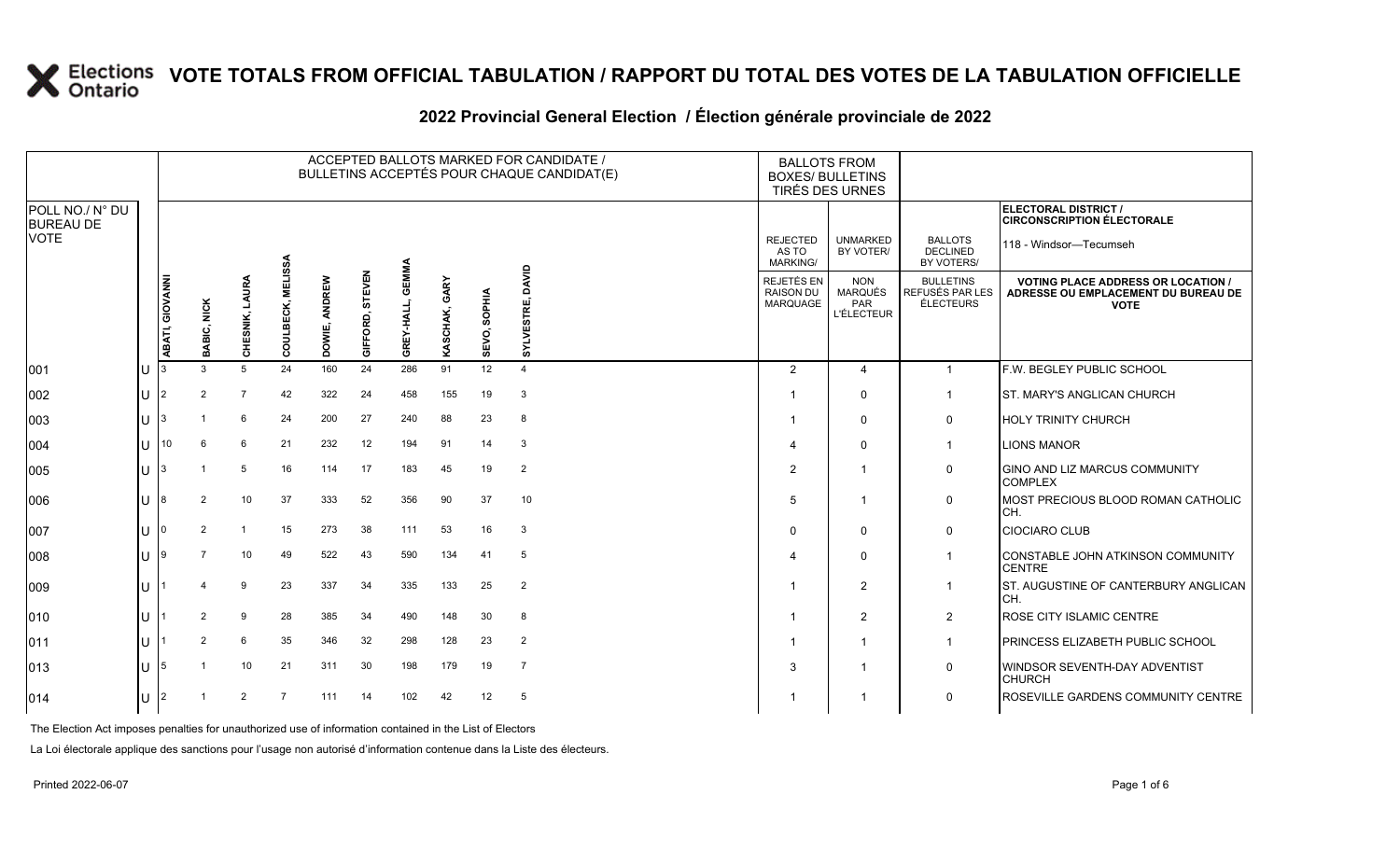### **2022 Provincial General Election / Élection générale provinciale de 2022**

|                                     |   |                 |                 |                  |                   |                  |                    |                 |                         |                        | ACCEPTED BALLOTS MARKED FOR CANDIDATE /<br>BULLETINS ACCEPTÉS POUR CHAQUE CANDIDAT(E) | <b>BOXES/ BULLETINS</b>                           | <b>BALLOTS FROM</b><br>TIRÉS DES URNES                   |                                                  |                                                                                                 |
|-------------------------------------|---|-----------------|-----------------|------------------|-------------------|------------------|--------------------|-----------------|-------------------------|------------------------|---------------------------------------------------------------------------------------|---------------------------------------------------|----------------------------------------------------------|--------------------------------------------------|-------------------------------------------------------------------------------------------------|
| POLL NO./ N° DU<br><b>BUREAU DE</b> |   |                 |                 |                  |                   |                  |                    |                 |                         |                        |                                                                                       |                                                   |                                                          |                                                  | ELECTORAL DISTRICT /<br><b>CIRCONSCRIPTION ÉLECTORALE</b>                                       |
| <b>VOTE</b>                         |   |                 |                 |                  |                   |                  |                    |                 |                         |                        |                                                                                       | <b>REJECTED</b><br>AS TO<br><b>MARKING/</b>       | <b>UNMARKED</b><br>BY VOTER/                             | <b>BALLOTS</b><br><b>DECLINED</b><br>BY VOTERS/  | 118 - Windsor-Tecumseh                                                                          |
|                                     |   | ABATI, GIOVANNI | BABIC, NICK     | AURA<br>CHESNIK, | COULBECK, MELISSA | ANDREW<br>DOWIE, | STEVEN<br>GIFFORD, | GEM<br>GREY-HAL | GARY<br><b>KASCHAK,</b> | <b>SOPHIA</b><br>SEVO, | DAVID<br>$\overline{\alpha}$<br><b>SYLVES</b>                                         | <b>REJETÉS EN</b><br><b>RAISON DU</b><br>MARQUAGE | <b>NON</b><br><b>MARQUÉS</b><br>PAR<br><b>L'ÉLECTEUR</b> | <b>BULLETINS</b><br>REFUSÉS PAR LES<br>ÉLECTEURS | <b>VOTING PLACE ADDRESS OR LOCATION /</b><br>ADRESSE OU EMPLACEMENT DU BUREAU DE<br><b>VOTE</b> |
| 015                                 |   |                 | <sup>0</sup>    | 3                | 33                | 312              | 27                 | 296             | 160                     | 15                     | $\overline{4}$                                                                        | $\Omega$                                          | $\Omega$                                                 | $\Omega$                                         | RIVERSIDE SPORTS CENTRE                                                                         |
| 016                                 | U |                 |                 |                  | 17                | 320              | 16                 | 257             | 114                     | 14                     | 5                                                                                     | 2                                                 | 0                                                        | 0                                                | <b>RIVERSIDE BANQUET HALL</b>                                                                   |
| 017                                 |   |                 |                 | 3                | 16                | 380              | 22                 | 289             | 137                     | 9                      | 6                                                                                     | O                                                 | $\mathbf 0$                                              | 0                                                | ST. JOHN VIANNEY CATHOLIC SCHOOL                                                                |
| 018                                 |   |                 | 2               | 3                | 21                | 343              | 31                 | 290             | 113                     | 16                     | 5                                                                                     | 2                                                 | $\mathbf 0$                                              | 0                                                | <b>RIVERSIDE SECONDARY SCHOOL</b>                                                               |
| 019                                 |   |                 | 5               | $\overline{2}$   | 27                | 430              | 40                 | 255             | 122                     | 32                     | 6                                                                                     | 6                                                 | $\overline{2}$                                           | 0                                                | WFCU CENTRE (BANQUET)                                                                           |
| 020                                 |   |                 |                 |                  | 11                | 179              | 20                 | 152             | 60                      | 14                     | $\overline{2}$                                                                        | $\Omega$                                          | $\mathbf 0$                                              | $\mathbf 0$                                      | <b>FOREST GLADE PUBLIC SCHOOL</b>                                                               |
| 021                                 |   |                 | 6               | $\mathbf 0$      | 26                | 469              | 31                 | 187             | 94                      | 14                     | $\overline{2}$                                                                        | 3                                                 | -1                                                       | 0                                                | <b>RIVERSIDE SPORTSMENS CLUB</b>                                                                |
| 022                                 |   |                 | 10 <sup>°</sup> | 3                | 39                | 504              | 35                 | 207             | 116                     | 31                     | $\overline{2}$                                                                        | 2                                                 |                                                          | 0                                                | IST. JOSEPH'S HIGH SCHOOL                                                                       |
| 023                                 |   |                 |                 |                  | 13                | 361              | 39                 | 243             | 131                     | 26                     | 10                                                                                    |                                                   | 2                                                        | $\mathsf{O}$                                     | <b>JOUR LADY OF THE ATONEMENT PARISH</b>                                                        |
| 024                                 |   |                 | 8               | 5                | 18                | 343              | 28                 | 215             | 100                     | 6                      | 2                                                                                     |                                                   | 0                                                        | 0                                                | L.A. DESMARAIS CATHOLIC SCHOOL                                                                  |
| 025                                 |   |                 | 9               | $\Delta$         | 24                | 521              | 27                 | 205             | 168                     | 25                     | 5                                                                                     |                                                   | $\mathbf 0$                                              | 0                                                | <b>BANWELL COMMUNITY CHURCH</b>                                                                 |
| 026                                 |   |                 |                 | 3                | 14                | 398              | 46                 | 198             | 84                      | 11                     | -3                                                                                    | $\Omega$                                          | $\mathbf{1}$                                             | 0                                                | ROYAL CANADIAN LEGION BRANCH 261                                                                |
| 027                                 |   |                 | 3               | $\overline{2}$   | 20                | 573              | 19                 | 175             | 111                     | 10                     | 3                                                                                     | 3                                                 | 0                                                        | $\overline{1}$                                   | TECUMSEH UNITED CHURCH                                                                          |
| 028                                 |   |                 | $\overline{2}$  | $\overline{2}$   | 19                | 380              | 21                 | 226             | 97                      | 14                     | $\overline{2}$                                                                        |                                                   |                                                          | $\mathbf 0$                                      | A.V. GRAHAM PUBLIC SCHOOL                                                                       |

The Election Act imposes penalties for unauthorized use of information contained in the List of Electors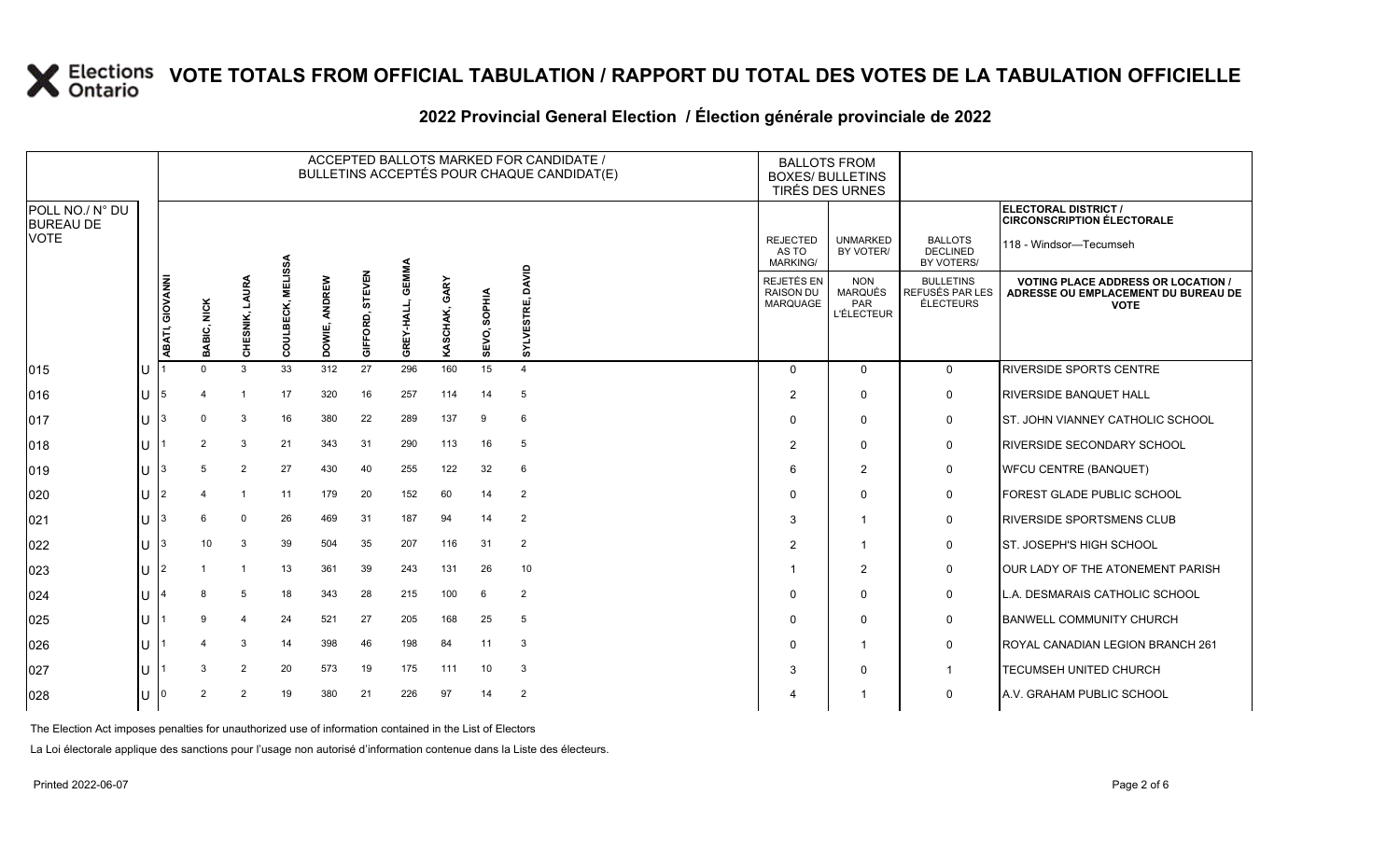### **2022 Provincial General Election / Élection générale provinciale de 2022**

|                                     |              |                 |             |                   |                             |                  |                           |               |                  |                        | ACCEPTED BALLOTS MARKED FOR CANDIDATE /<br>BULLETINS ACCEPTÉS POUR CHAQUE CANDIDAT(E) |                                            | <b>BALLOTS FROM</b><br><b>BOXES/ BULLETINS</b><br>TIRÉS DES URNES |                                                         |                                                                                                 |
|-------------------------------------|--------------|-----------------|-------------|-------------------|-----------------------------|------------------|---------------------------|---------------|------------------|------------------------|---------------------------------------------------------------------------------------|--------------------------------------------|-------------------------------------------------------------------|---------------------------------------------------------|-------------------------------------------------------------------------------------------------|
| POLL NO./ N° DU<br><b>BUREAU DE</b> |              |                 |             |                   |                             |                  |                           |               |                  |                        |                                                                                       |                                            |                                                                   |                                                         | ELECTORAL DISTRICT /<br><b>CIRCONSCRIPTION ÉLECTORALE</b>                                       |
| <b>VOTE</b>                         |              |                 |             |                   |                             |                  |                           |               |                  |                        |                                                                                       | <b>REJECTED</b><br>AS TO<br>MARKING/       | <b>UNMARKED</b><br>BY VOTER/                                      | <b>BALLOTS</b><br><b>DECLINED</b><br>BY VOTERS/         | 118 - Windsor-Tecumseh                                                                          |
|                                     |              | ABATI, GIOVANNI | BABIC, NICK | LAURA<br>CHESNIK, | <b>MELISSA</b><br>COULBECK, | ANDREW<br>DOWIE, | <b>STEVEN</b><br>GIFFORD, | ᇛ<br>GREY-HAL | GARY<br>KASCHAK, | <b>SOPHIA</b><br>SEVO, | DAVID<br>пí<br><b>SYLVESTR</b>                                                        | REJETÉS EN<br><b>RAISON DU</b><br>MARQUAGE | <b>NON</b><br><b>MARQUÉS</b><br><b>PAR</b><br><b>L'ÉLECTEUR</b>   | <b>BULLETINS</b><br>REFUSÉS PAR LES<br><b>ÉLECTEURS</b> | <b>VOTING PLACE ADDRESS OR LOCATION /</b><br>ADRESSE OU EMPLACEMENT DU BUREAU DE<br><b>VOTE</b> |
| 029                                 | lU           |                 | $\Omega$    | $\overline{2}$    | 21                          | 459              | 23                        | 228           | 120              | 5                      | $\overline{1}$                                                                        | $\Omega$                                   | $\mathbf 0$                                                       | $\overline{2}$                                          | ÉCOLE SAINTE MARGUERITE D'YOUVILLE                                                              |
| 030                                 | ΙU           |                 |             | $\Omega$          | 19                          | 407              | 24                        | 125           | 74               | 5                      | $\overline{2}$                                                                        | $\Omega$                                   |                                                                   | $\overline{2}$                                          | ST. MARK'S BY-THE-LAKE ANGLICAN<br><b>CHURCH</b>                                                |
| 031                                 | lU           |                 |             | $\Omega$          | 10                          | 398              | 12                        | 135           | 87               | 5                      | $\overline{1}$                                                                        | $\Omega$                                   | $\overline{2}$                                                    | 0                                                       | ST. CLAIR BEACH COMMUNITY CENTRE                                                                |
| 032                                 | Ш            | $\overline{2}$  | 5           | $\overline{2}$    | 6                           | 340              | 28                        | 226           | 107              | 17                     | $\overline{2}$                                                                        | 3                                          | $\mathbf 0$                                                       | $\mathbf{1}$                                            | FOREST GLADE COMMUNITY CENTRE                                                                   |
| 033                                 | IП           | 3               | 5           | 8                 | 15                          | 390              | 42                        | 231           | 133              | 30                     | 5                                                                                     | 3                                          | 0                                                                 | 0                                                       | W.J. LANGLOIS CATHOLIC SCHOOL                                                                   |
| 034                                 | ΙU           |                 | 3           | 2                 | 17                          | 575              | 27                        | 201           | 126              | 12                     | $\overline{7}$                                                                        | 5                                          |                                                                   | $\mathbf 0$                                             | NEW BEGINNINGS COMMUNITY CHURCH                                                                 |
| 035                                 | lu           | $\overline{2}$  | 3           |                   | 13                          | 277              | 33                        | 165           | 82               | 14                     | $\mathbf 0$                                                                           | $\overline{2}$                             | -1                                                                | $\mathsf{O}$                                            | <b>ST. PETER CATHOLIC SCHOOL</b>                                                                |
| 036                                 | IП           |                 | $\Omega$    | $\mathbf 0$       | -1                          | 93               | 3                         | 20            | 16               | 5                      | 3                                                                                     |                                            | 0                                                                 | $\mathbf 0$                                             | <b>ST. MARY'S PARISH HALL</b>                                                                   |
| 037                                 | $\mathbf{U}$ |                 |             | $\Omega$          | 8                           | 81               | 13                        | 43            | 27               | 3                      | $\overline{2}$                                                                        | $\Omega$                                   |                                                                   | 0                                                       | <b>ST. MARY'S PARISH HALL</b>                                                                   |
| 400                                 | ΙU           |                 | $\Omega$    |                   | 4                           | 43               | 3                         | 35            | 24               | $\overline{2}$         | $\mathbf 0$                                                                           |                                            | 0                                                                 | 0                                                       | <b>LONSDALE APARTMENTS</b>                                                                      |
| 401                                 | IП           |                 | 0           |                   | -1                          | 37               | 5                         | 39            | 17               | $\overline{4}$         | $\mathbf 0$                                                                           | 0                                          | $\mathbf 0$                                                       | $\mathbf{1}$                                            | <b>PALAZZO APARTMENTS</b>                                                                       |
| 402                                 | lu           | 2               | $\Omega$    | 3                 | $\overline{2}$              | 37               | $\mathbf 0$               | 21            | 16               | $\mathbf 0$            | $\mathbf 0$                                                                           | $\Omega$                                   | $\mathbf 0$                                                       | 0                                                       | <b>HARBOUR TOWER</b>                                                                            |
| 403                                 | lυ           |                 |             | $\Omega$          | $\overline{2}$              | 57               | $\mathbf 0$               | 13            | 9                | -1                     | $\overline{2}$                                                                        |                                            | $\mathbf 0$                                                       | 0                                                       | <b>GATES OF GLENGARDA</b>                                                                       |
| 404                                 | lU           | 4               |             | 3                 | 5                           | 28               | $\overline{2}$            | 60            | 30               | - 1                    | $\overline{2}$                                                                        | 6                                          | 0                                                                 | 0                                                       | <b>FONTAINEBLEAU TOWERS</b>                                                                     |

The Election Act imposes penalties for unauthorized use of information contained in the List of Electors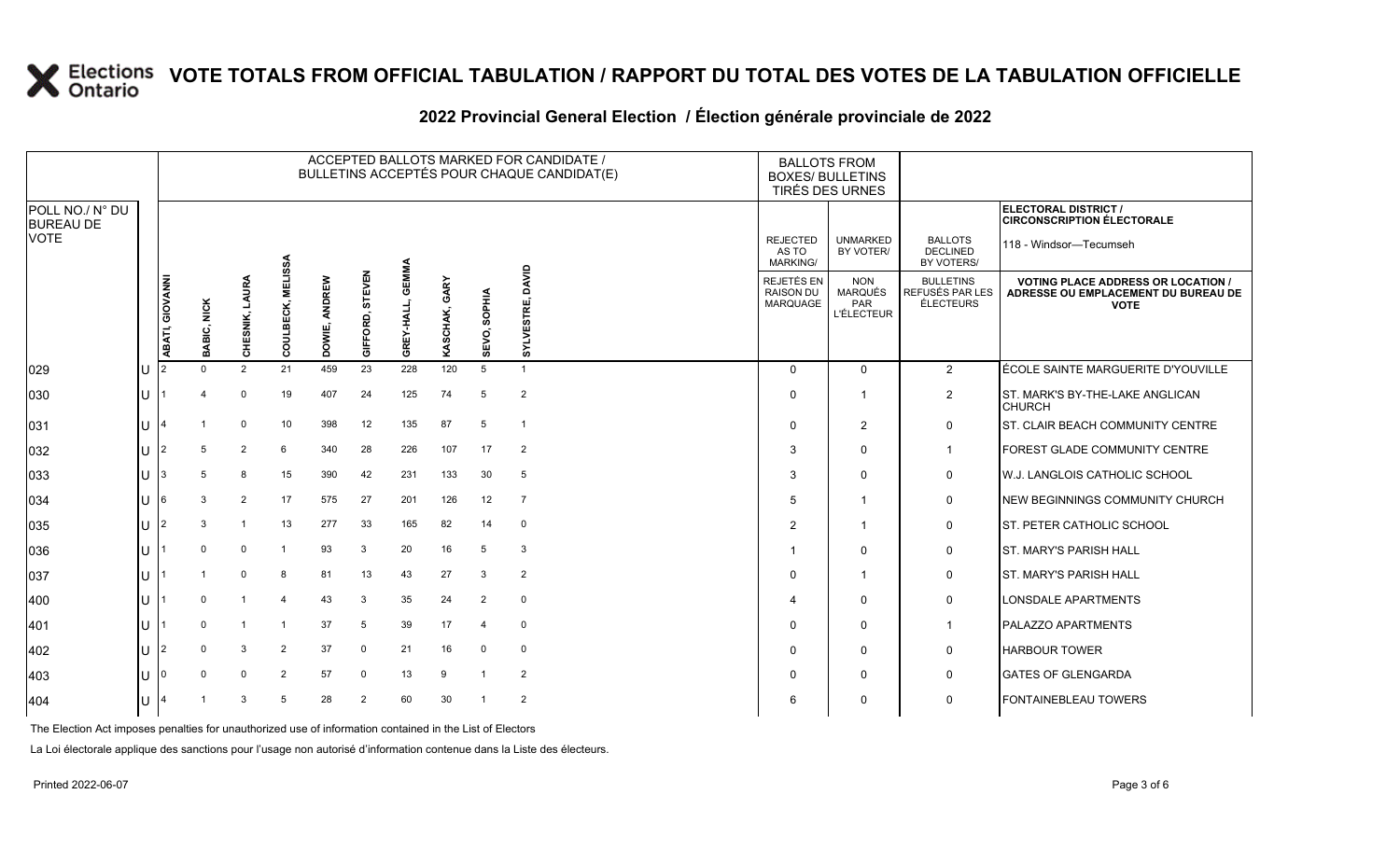### **2022 Provincial General Election / Élection générale provinciale de 2022**

|                                     |   |                        |             |                   |                   |                  |                 |               |                         |                 | ACCEPTED BALLOTS MARKED FOR CANDIDATE /<br>BULLETINS ACCEPTÉS POUR CHAQUE CANDIDAT(E) | <b>BALLOTS FROM</b><br><b>BOXES/ BULLETINS</b>    | TIRÉS DES URNES                                   |                                                  |                                                                                                 |
|-------------------------------------|---|------------------------|-------------|-------------------|-------------------|------------------|-----------------|---------------|-------------------------|-----------------|---------------------------------------------------------------------------------------|---------------------------------------------------|---------------------------------------------------|--------------------------------------------------|-------------------------------------------------------------------------------------------------|
| POLL NO./ N° DU<br><b>BUREAU DE</b> |   |                        |             |                   |                   |                  |                 |               |                         |                 |                                                                                       |                                                   |                                                   |                                                  | ELECTORAL DISTRICT /<br><b>CIRCONSCRIPTION ÉLECTORALE</b>                                       |
| <b>VOTE</b>                         |   |                        |             |                   |                   |                  |                 |               |                         |                 |                                                                                       | <b>REJECTED</b><br>AS TO<br>MARKING/              | <b>UNMARKED</b><br>BY VOTER/                      | <b>BALLOTS</b><br><b>DECLINED</b><br>BY VOTERS/  | 118 - Windsor-Tecumseh                                                                          |
|                                     |   | <b>ABATI, GIOVANNI</b> | BABIC, NICK | LAURA<br>CHESNIK, | COULBECK, MELISSA | ANDREW<br>DOWIE, | GIFFORD, STEVEN | 忌<br>GREY-HAL | GARY<br><b>KASCHAK,</b> | SOPHIA<br>SEVO, | DAVID<br>SYLVESTRE,                                                                   | <b>REJETÉS EN</b><br><b>RAISON DU</b><br>MARQUAGE | <b>NON</b><br><b>MARQUÉS</b><br>PAR<br>L'ÉLECTEUR | <b>BULLETINS</b><br>REFUSÉS PAR LES<br>ÉLECTEURS | <b>VOTING PLACE ADDRESS OR LOCATION /</b><br>ADRESSE OU EMPLACEMENT DU BUREAU DE<br><b>VOTE</b> |
| 405                                 |   |                        |             | 3                 | 3                 | 11               | $\mathbf 0$     | 10            | 8                       |                 | $\mathbf 0$                                                                           |                                                   | 10                                                | $\mathbf 0$                                      | <b>GENERAL MIHAILOVICH PLACE</b>                                                                |
| 406                                 | U |                        |             |                   | 3                 | 33               | $\overline{4}$  | 27            | 20                      | $\overline{2}$  | $\overline{2}$                                                                        | 0                                                 | $\mathbf{0}$                                      | $\mathbf{1}$                                     | VENTURE PLACE HOUSING COOPERATIVE                                                               |
| 407                                 |   |                        | $\Omega$    | $\Omega$          |                   | 42               | 8               | 14            | 14                      | $\Omega$        | $\mathbf 0$                                                                           | 0                                                 | $\mathbf 0$                                       | 0                                                | <b>PLAZA EAST APARTMENTS</b>                                                                    |
| 408                                 |   |                        |             | -1                | 5                 | 34               | $\overline{2}$  | 31            | 13                      | $\mathbf 0$     | $\overline{1}$                                                                        | $\Omega$                                          | $\mathbf{0}$                                      | 0                                                | <b>SHORELINE TOWERS</b>                                                                         |
| 409                                 |   |                        | $\Omega$    | $\mathbf 0$       |                   | 56               | $\mathbf 0$     | 25            | 12                      | $\overline{2}$  | $\overline{2}$                                                                        | $\mathbf{2}$                                      | $\mathbf 0$                                       | 0                                                | <b>BAYVIEW TOWERS</b>                                                                           |
| 410                                 |   |                        | $\Omega$    | 3                 | $\overline{2}$    | 21               | $\overline{2}$  | 19            | $\overline{7}$          | $\Omega$        | 0                                                                                     | $\overline{2}$                                    | $\mathbf 0$                                       | 0                                                | <b>RIVERSIDE TOWERS</b>                                                                         |
| 411                                 |   |                        |             | $\mathbf 0$       | 8                 | 27               | $\overline{2}$  | 18            | 15                      | -1              | 0                                                                                     | 3                                                 | 3                                                 | 0                                                | <b>ST. CLAIR TOWERS</b>                                                                         |
| 412                                 |   |                        | 0           | 3                 |                   | 44               | 3               | 39            | 13                      | $\mathbf 0$     | $\mathbf 0$                                                                           | $\Omega$                                          | $\mathbf{0}$                                      | $\overline{2}$                                   | <b>LAUZON TOWERS</b>                                                                            |
| 413                                 |   |                        | 0           | $\mathbf 0$       | 5                 | 35               | $\overline{1}$  | 18            | 13                      | $\overline{2}$  | 0                                                                                     |                                                   | $\mathbf{0}$                                      | 0                                                | <b>ISLAND VIEW TOWERS</b>                                                                       |
| 414                                 |   |                        | $\Omega$    | -1                | -1                | 115              | $\overline{7}$  | 88            | 44                      | 3               | $\overline{1}$                                                                        | $\overline{2}$                                    | 2                                                 | 0                                                | <b>SOLIDARITY TOWERS</b>                                                                        |
| 415                                 |   |                        | 3           | $\overline{2}$    | 5                 | 103              | 6               | 27            | 35                      | 5               | $\overline{1}$                                                                        | 0                                                 | $\mathbf 0$                                       | 0                                                | <b>WESTCHESTER AT THE LAKE</b>                                                                  |
| 416                                 |   |                        |             | $\mathbf 0$       | $\overline{2}$    | 14               | 0               | 29            | 9                       |                 | 0                                                                                     | 0                                                 | $\mathbf 0$                                       | 0                                                | <b>ANCHORAGE APARTMENTS</b>                                                                     |
| 700                                 |   |                        | 0           | $\mathbf 0$       |                   | 11               | $\overline{2}$  | 11            | 9                       | $\Omega$        | $\mathbf 0$                                                                           | 0                                                 | $\mathbf{0}$                                      | 0                                                | THE SHOREVIEW AT RIVERSIDE                                                                      |
| 701                                 |   |                        |             |                   |                   | 13               | $\overline{1}$  | 8             | 8                       | $\Omega$        | 0                                                                                     | 2                                                 | $\mathbf{0}$                                      | 0                                                | <b>LIFETIMES ON RIVERSIDE</b>                                                                   |

The Election Act imposes penalties for unauthorized use of information contained in the List of Electors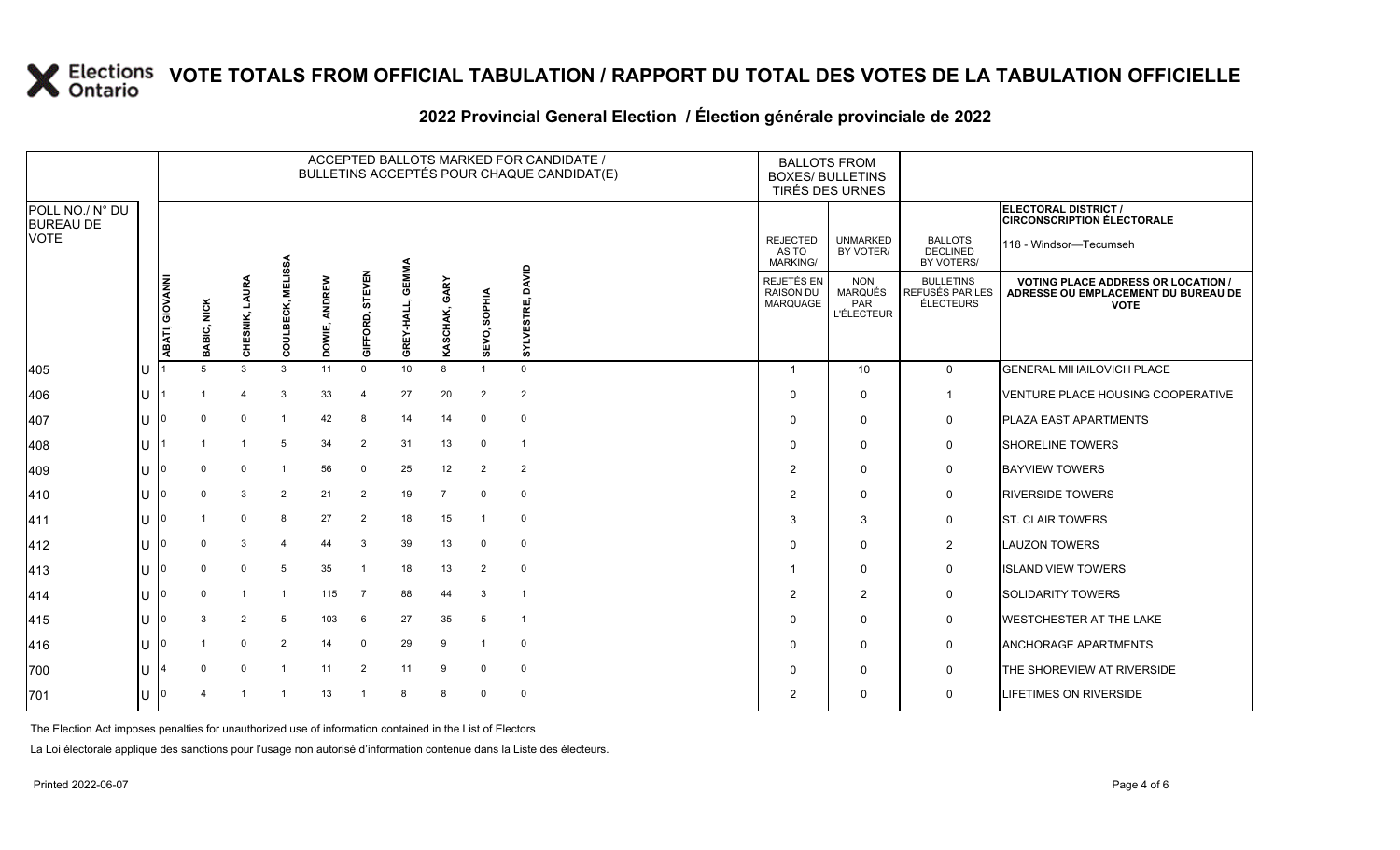#### **2022 Provincial General Election / Élection générale provinciale de 2022**

|                                     |    |                        |             |                   |                             |                  |                           |                        |                  |                        | ACCEPTED BALLOTS MARKED FOR CANDIDATE /<br>BULLETINS ACCEPTÉS POUR CHAQUE CANDIDAT(E) | <b>BALLOTS FROM</b><br><b>BOXES/ BULLETINS</b><br>TIRÉS DES URNES |                                                          |                                                         |                                                                                                 |
|-------------------------------------|----|------------------------|-------------|-------------------|-----------------------------|------------------|---------------------------|------------------------|------------------|------------------------|---------------------------------------------------------------------------------------|-------------------------------------------------------------------|----------------------------------------------------------|---------------------------------------------------------|-------------------------------------------------------------------------------------------------|
| POLL NO./ N° DU<br><b>BUREAU DE</b> |    |                        |             |                   |                             |                  |                           |                        |                  |                        |                                                                                       |                                                                   |                                                          |                                                         | ELECTORAL DISTRICT /<br><b>CIRCONSCRIPTION ÉLECTORALE</b>                                       |
| <b>VOTE</b>                         |    |                        |             |                   |                             |                  |                           |                        |                  |                        |                                                                                       | <b>REJECTED</b><br>AS TO<br><b>MARKING/</b>                       | <b>UNMARKED</b><br>BY VOTER/                             | <b>BALLOTS</b><br><b>DECLINED</b><br>BY VOTERS/         | 118 - Windsor-Tecumseh                                                                          |
|                                     |    | <b>ABATI, GIOVANNI</b> | BABIC, NICK | LAURA<br>CHESNIK, | <b>MELISSA</b><br>COULBECK, | ANDREW<br>DOWIE, | <b>STEVEN</b><br>GIFFORD, | <b>GEM</b><br>GREY-HAL | GARY<br>KASCHAK, | <b>SOPHIA</b><br>SEVO, | DAVID<br>пi<br>SYLVES                                                                 | REJETÉS EN<br><b>RAISON DU</b><br>MARQUAGE                        | <b>NON</b><br><b>MARQUÉS</b><br>PAR<br><b>L'ÉLECTEUR</b> | <b>BULLETINS</b><br>REFUSÉS PAR LES<br><b>ÉLECTEURS</b> | <b>VOTING PLACE ADDRESS OR LOCATION /</b><br>ADRESSE OU EMPLACEMENT DU BUREAU DE<br><b>VOTE</b> |
| 702                                 | IU |                        | $\Omega$    | 2                 | $\overline{a}$              | 29               | -1                        | 11                     | 29               | $\mathbf 0$            | $\mathbf 0$                                                                           | 3                                                                 | $\mathbf 0$                                              | $\mathbf 0$                                             | <b>AMICA RIVERSIDE</b>                                                                          |
| 703                                 | lu |                        | 0           | $\Omega$          | $\Omega$                    | 11               |                           | 3                      | 3                |                        |                                                                                       | $\Omega$                                                          | $\mathbf 0$                                              | 0                                                       | <b>SUNRISE OF WINDSOR</b>                                                                       |
| 704                                 | Iυ |                        | $\Omega$    |                   | $\Omega$                    | $\overline{4}$   | $\Omega$                  | $\overline{2}$         | 6                | $\Omega$               | $\overline{\mathbf{0}}$                                                               | 0                                                                 | $\mathbf 0$                                              | 0                                                       | <b>RIVERSIDE PLACE LONG TERM CARE</b>                                                           |
| 705                                 | lu |                        |             | $\mathbf 0$       | $\mathbf 0$                 | 9                | $\overline{2}$            | 3                      | 4                | $\Omega$               | $\overline{0}$                                                                        |                                                                   | $\mathbf 0$                                              | 0                                                       | THE VILLAGE OF ASPEN LAKE                                                                       |
| 706                                 | Iυ |                        | $\Omega$    | $\Omega$          |                             | 5                |                           | $\overline{7}$         | 5                | $\mathbf 0$            | $\overline{\mathbf{0}}$                                                               |                                                                   | $\mathsf{O}$                                             | -1                                                      | <b>BANWELL GARDENS</b>                                                                          |
| 707                                 | lu |                        | $\Omega$    | $\overline{2}$    | 3                           | 8                | 3                         | 12                     | 15               | $\overline{2}$         | 3                                                                                     | $\Omega$                                                          | $\mathbf 0$                                              | 15                                                      | <b>HERON TERRACE</b>                                                                            |
| 708                                 | lu |                        |             |                   |                             | 6                | $\overline{2}$            | 3                      | $\overline{2}$   | $\Omega$               | $\overline{\mathbf{1}}$                                                               | $\overline{2}$                                                    | 8                                                        | $\mathbf{1}$                                            | <b>BROUILLETTE MANOR</b>                                                                        |
| 709                                 | lu |                        | 2           | $\overline{2}$    | $\Omega$                    | $\overline{7}$   | $\mathbf 0$               | 5                      | 10               | $\Omega$               | $\overline{1}$                                                                        |                                                                   | $\mathbf 0$                                              | 0                                                       | <b>EXTENDICARE TECUMSEH</b>                                                                     |
| 710                                 | lu |                        | 2           | $\mathbf 0$       |                             | 33               | $\mathbf 0$               | 10                     | 19               | $\Omega$               | $\overline{\mathbf{0}}$                                                               | $\Omega$                                                          | $\mathbf 0$                                              | 0                                                       | CHARTWELL ST. CLAIR BEACH RET. RES.                                                             |
| ADV001                              |    |                        |             | $\overline{2}$    | 18                          | 566              | 9                         | 158                    | 113              | 11                     | $\overline{1}$                                                                        |                                                                   |                                                          | $\mathbf{1}$                                            | <b>GREEN VALLEY PLAZA</b>                                                                       |
| ADV002                              |    |                        | 9           | 9                 | 43                          | 1102             | 51                        | 584                    | 360              | 27                     | $\overline{4}$                                                                        | 23                                                                | 3                                                        | $\overline{1}$                                          | <b>GREEN VALLEY PLAZA</b>                                                                       |
| ADV003                              |    | 11                     | 16          | 13                | 73                          | 1898             | 68                        | 1003                   | 578              | 50                     | 10                                                                                    | 5                                                                 |                                                          | 3                                                       | WFCU CENTRE (C.C. ENTRANCE)                                                                     |
| ADV004                              |    | $\overline{2}$         | 6           | 3                 | 27                          | 711              | 25                        | 408                    | 257              | 24                     | $\overline{2}$                                                                        | $\overline{2}$                                                    | 5                                                        | 0                                                       | FOREST GLADE COMMUNITY CENTRE                                                                   |

The Election Act imposes penalties for unauthorized use of information contained in the List of Electors